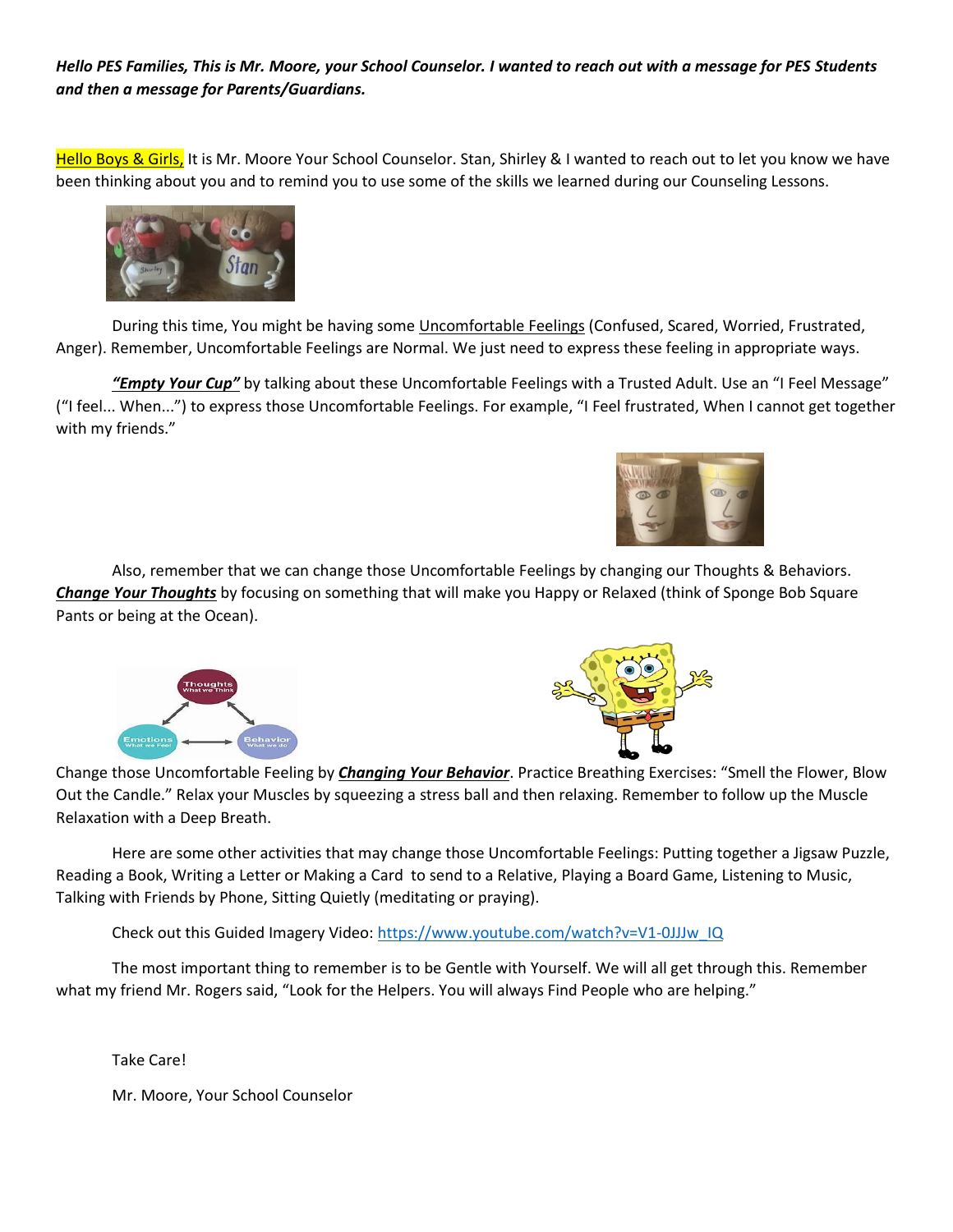#### To Parents/Guardian(s):

I hope that everyone is healthy and doing well. During this time, it is important to take care of yourself. Ask your child to teach you some of the stress reduction techniques mentioned above. Below you will find some tips for helping your child during this time and contact information for counseling services.

If you would need to contact me, please feel free to send me an email or a voice message to my PES contact information. I am available for consultation by phone and we can schedule a time to talk. Also, check my "Teacher Page" on the PES website. I will be adding information to the "Class Handouts" tab. Information is also available on the SGASD Website under the "Safety" tab, under "Corona Virus".

Take Care of Yourself and Each Other! Mr. Moore

Patrick H. Moore, PsyD., LPC, NCC School Counselor Paradise Elementary School 6923 Lincoln Highway West Thomasville, PA 17364 Ph.: 717-225-4731 ext. 1572 [moorep@sgasd.org](mailto:moorep@sgasd.org)

The Pennsylvania Department of Human Services has developed a *Mental Health/Warmline* in conjunction with the Center for Community Resources. This 24/7 mental health and crisis support line is for people dealing with anxiety or other difficult emotions. Callers will be able to speak with staff who are trained in trauma-informed principles and will listen, assess the person's needs, triage, and refer to other local supports and professionals as needed. *The toll-free, round-the-clock support line is officially operational. The number to call is 1-855-284-2494. For TTY, dial 724-631-5600*.

~~~~~~~~~~~~~~~~~~~~~~~~~~~~~~~~~~~~~~~~~~~~~~~~~~~~~~~~~~~~~~~~~~~~~~~~~~~~~~~~~~~~~~~~~~

~~~~~~~~~~~~~~~~~~~~~~~~~~~~~~~~~~~~~~~~~~~~~~~~~~~~~~~~~~~~~~~~~~~~~~~~~~~~~~~~~~~~~~~~~~

**Crisis Intervention Services** are available through **TrueNorth at the Hanover Hospital** and **WellSpan through the York Hospital.** There contact numbers are:

*TrueNorth* **Crisis Intervention**: 717-632-4900

<http://www.truenorthwellness.org/covid-19-updates/>

*WellSpan* **Crisis Intervention**: 851-5320 or 1-800-673-2496.

<https://www.wellspan.org/coronavirus/maintaining-good-mental-health/>

Many other resources also remain available to Pennsylvanians in need of support, including:

- National Suicide Prevention Lifeline: 1-800-273-TALK (8255)
- Nacional de Prevención del Suicidio: 1-888-628-9454
- Crisis Text Line: Text "PA" to 741-741
- Veteran Crisis Line: 1-800-273-TALK (8255)
- Disaster Distress Helpline: 1-800-985-5990
- Get Help Now Hotline (for substance use disorders): 1-800-662-4357
- Pennsylvania Sexual Assault Helpline 1-888-772-7227
- National Domestic Violence Helpline 1-800-799-7233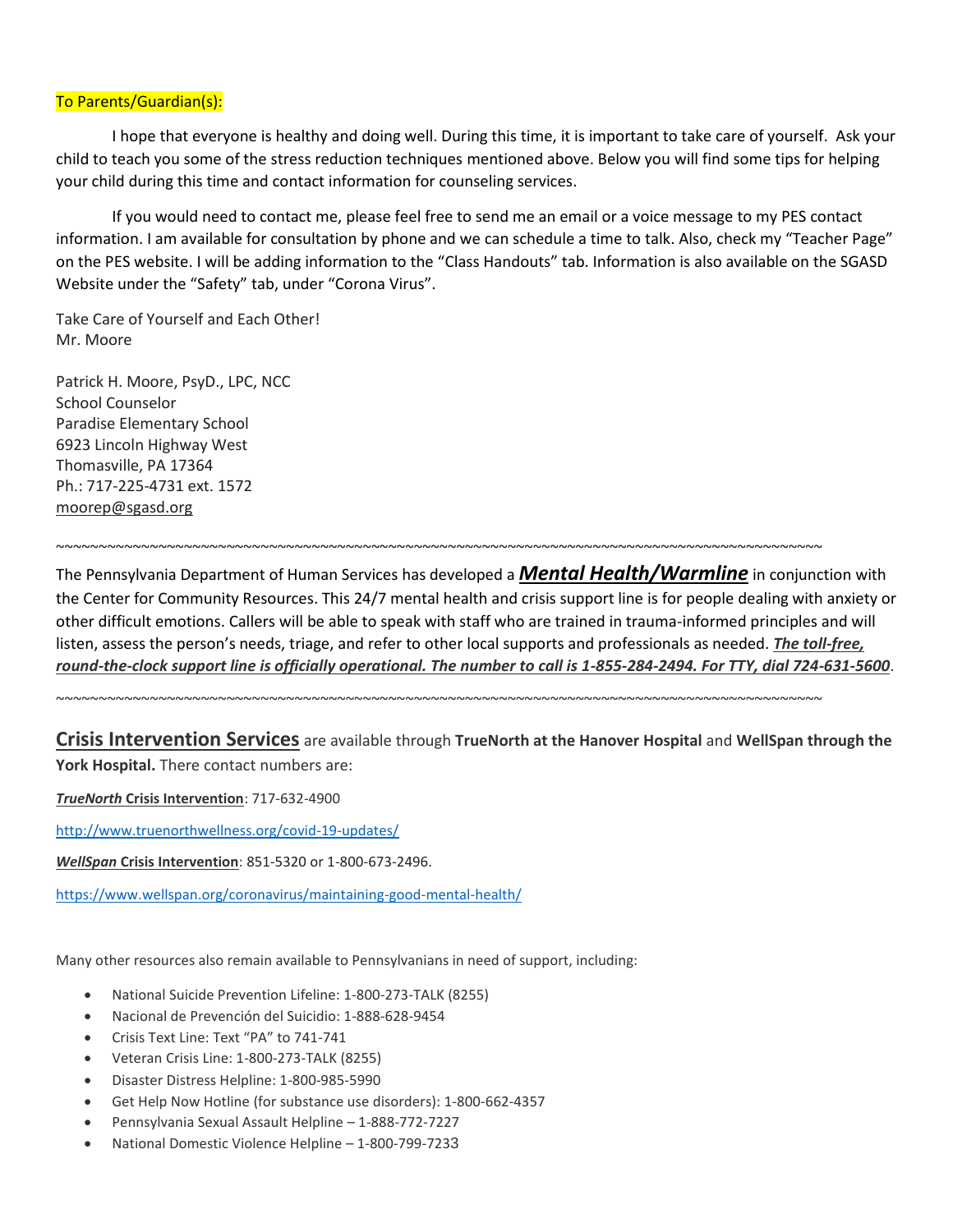# **DEALING WITH COVID-19: TIPS FOR PARENTS**

## STAY CALM, LISTEN, AND OFFER REASSURANCE

- Be a role model. Children will react to and follow your reactions. They learn from your example.
- Be aware of how you talk about COVID-19. Your discussion about COVID-19 can increase or decrease your child's fear. If true, remind your child that your family is healthy, and you are going to do everything within your power to keep loved ones safe and well. Carefully listen or have them draw or write out their thoughts and feelings and respond with truth and reassurance.
- Explain social distancing. Children probably don't fully understand why parents/guardians aren't allowing them to be with friends. Tell your child that your family is following the guidelines of the Centers for Disease Control and Prevention (CDC), which include social distancing. Social distancing means staying away from others until the risk of contracting COVID-19 is under control. Showing older children the "flatten the curve" charts will help them grasp the significance of social distancing. Explain that while we don't know how long it will take to "flatten the curve" to reduce the number of those infected, we do know that this is a critical time—we must follow the guidelines of health experts to do our part.
- **Demonstrate deep breathing.** Deep breathing is a valuable tool for calming the nervous system. Do breathing exercises with your children.
- Focus on the positive. Celebrate having more time to spend as a family. Make it as fun as possible. Do family projects. Organize belongings, create masterpieces. Sing, laugh, and go outside, if possible, to connect with nature and get needed exercise. Allow older children to connect with their friends virtually.
- Establish and maintain a daily routine. Keeping a regular schedule provides a sense of control, predictability, calm, and well-being. It also helps children and other family members respect others' need for quiet or uninterrupted time and when they can connect with friends virtually.
- Identify projects that might help others. This could include: writing letters to the neighbors or others who might be stuck at home alone or to healthcare workers; sending positive messages over social media; or reading a favorite children's book on a social media platform for younger children to hear.
- Offer lots of love and affection.

## MONITOR TELEVISION VIEWING AND SOCIAL MEDIA

- Parents/guardians should monitor television, internet, and social media viewing—both for themselves and their children. Watching continual updates on COVID-19 may increase fear and anxiety. Developmentally inappropriate information, or information designed for adults, can also cause anxiety or confusion, particularly in young children.
- Dispel rumors and inaccurate information. Explain to your child that many stories about COVID-19 on the internet may include rumors and inaccurate information. Older children, in particular, may be accessing a great deal of information online and from friends that contains inaccuracies. Talk to your child about factual disease information.
- Provide alternatives. Engage your child in games or other exciting activities instead.